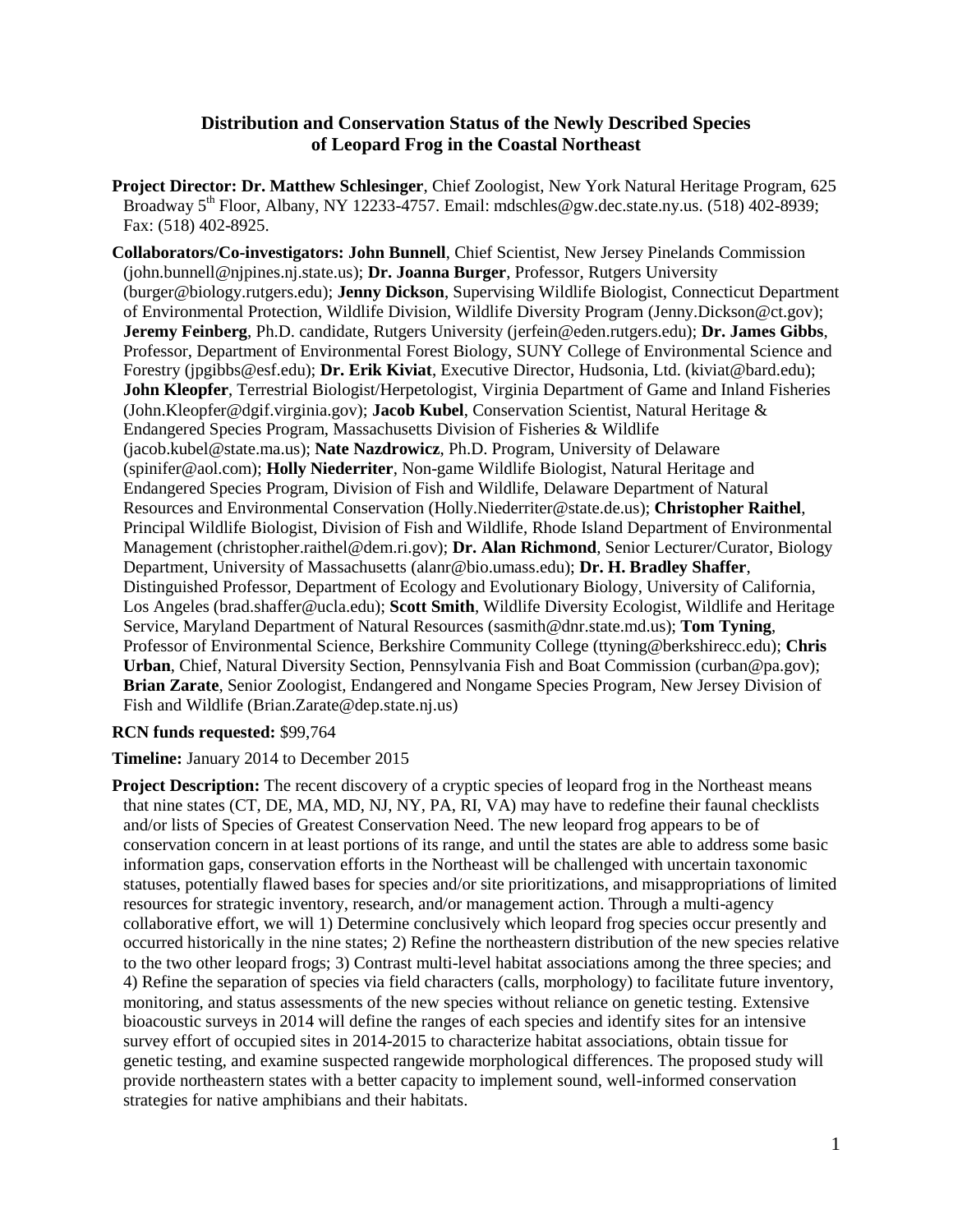#### **Background and Need**

Over a century of taxonomic confusion regarding the leopard frogs of the East Coast was resolved in 2012 with the publication of a genetic analysis (Newman *et al.* 2012) confirming that a third, cryptic species of leopard frog (*Rana* [*= Lithobates*] sp. nov.) occurs in southern New York, northern New Jersey, and western Connecticut. The molecular evidence strongly

supported the distinction of this new species from the previously known northern (*R. pipiens* [= *L. pipiens*]) and southern (*R. sphenocephala* [*=L. sphenocephalus*]) leopard frogs. The new species' formal description, which highlights differences in vocalizations, morphology, and habitat affiliation (Feinberg *et al.* in preparation), is nearing submission for publication. This manuscript also presents bioacoustic evidence of the frog's occurrence in southern New Jersey, Maryland, Delaware, and as far south as the Virginia/North Carolina border, thereby raising uncertainty about which species of leopard frog occur(s) presently and historically throughout the region.

The elucidation of this cryptic species in the Northeast means that each state from Virginia to Massachusetts may have to redefine its faunal checklist and/or list of Species of Greatest Conservation Need (SGCN). Leopard frogs currently are granted some form of official status in five northeastern states and are listed as SGCN in four of them (Table 1). States that historically recognized just one species of leopard frog within their borders may now need to recognize a different or second species, and some states, including New York, New Jersey, Pennsylvania, Maryland, and Virginia, may need to recognize all three species. Given the very recent discovery of the new leopard frog species, each of the aforementioned northeastern states is



Figure 1. The distribution of *Rana pipiens* (dark gray), *R. sphenocephala* (light gray), and *R.* sp. nov. (black outline, with dotted lines representing potential distribution along the coast) in the northeast U.S. Adapted from Newman et al. (2012).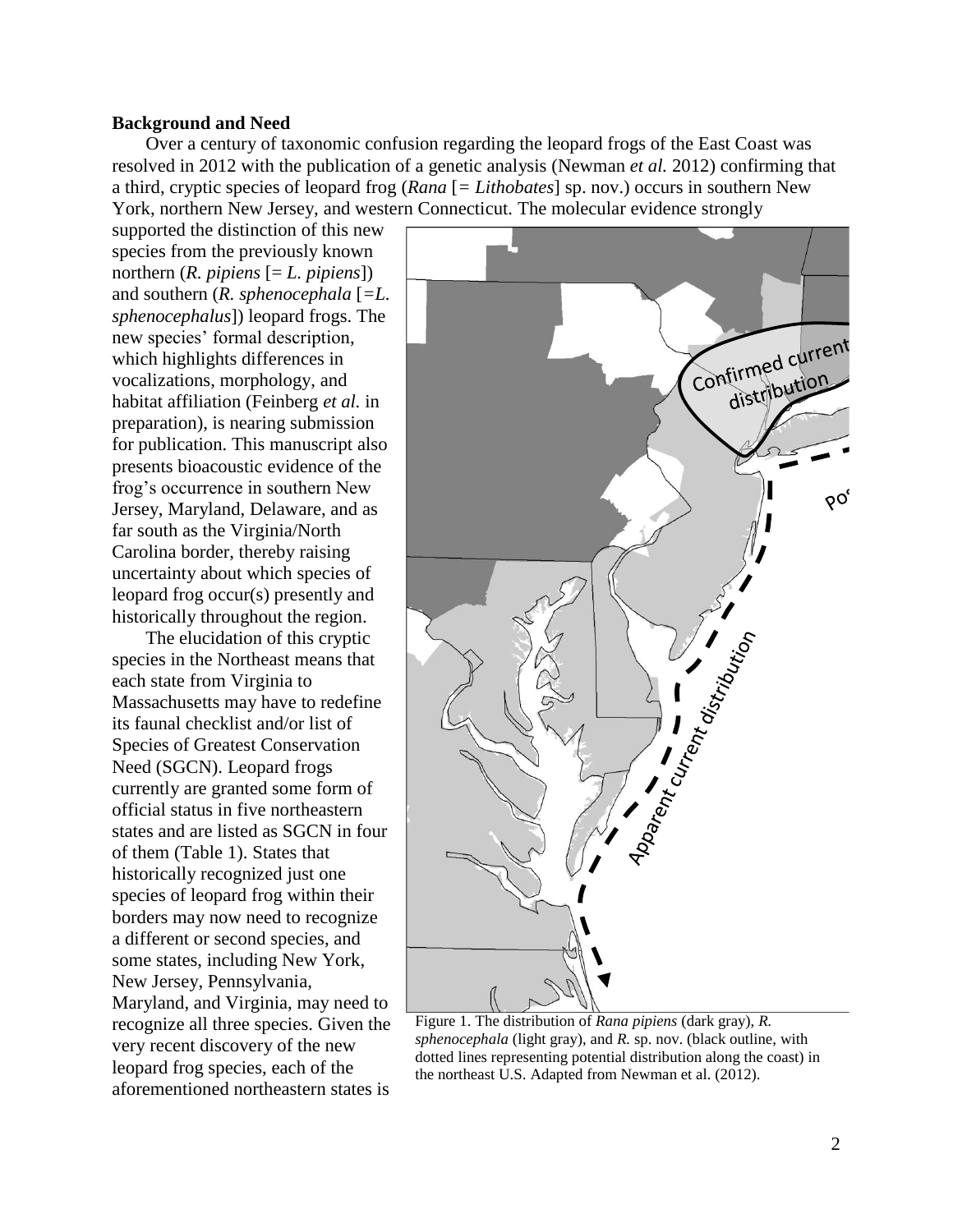faced with the most fundamental of information gaps: 1) Which species of leopard frog are extant in the state? 2) Which species occurred historically in the state? 3) What is the conservation status of each species? 4) How can we easily distinguish among species for future status assessments and conservation planning? Until the states are able to address, at minimum, those four information gaps, conservation of amphibian diversity in the Northeast will be challenged with uncertain taxonomic statuses, potentially flawed bases for species and/or site prioritizations, and misappropriations of limited resources for strategic inventory, research, and/or management action.

There is reason to believe this newly identified leopard frog is a species of conservation concern and may merit listing at the state and/or federal levels. First, the distribution of this species appears to be one of the smallest of any U.S. anuran (Lannoo 2005). Second, leopard frogs have disappeared from many parts of their range for unknown reasons (Schlauch 1978, Klemens 1993, Kiviat *et al.* 2011, Newman *et al.* 2012, J. Feinberg, unpubl. data). Third, as a primarily coastal species, occurring sometimes in brackish water close to the ocean, this leopard frog may be especially susceptible to sea-level rise resulting from climate change and saltwater intrusion from extreme storm events. Fourth, this leopard frog species occurs in a highly urbanized region of the U.S. and further loss and/or degradation of habitat could eliminate local populations. However, the species apparently tolerates highly altered wetlands (the holotype comes from an industrial wetland on Staten Island [Feinberg et al. in preparation], and New Jersey's Meadowlands contains a sizeable population [Kiviat 2012]) and may have lessons for conservation of biodiversity in urban environments.

|              |                | Prior taxonomy | <b>Updated taxonomy</b> |                       |      |  |
|--------------|----------------|----------------|-------------------------|-----------------------|------|--|
| <b>State</b> | pipiens        | sphenocephala  |                         | pipiens sphenocephala | sp.  |  |
|              |                |                |                         |                       | nov. |  |
| MA           | $S3S4*$        |                | X                       |                       |      |  |
| <b>RI</b>    | $S2*t$         |                | X                       |                       | 9    |  |
| <b>CT</b>    | $S2\ddagger$   |                | X                       |                       | X    |  |
| <b>NY</b>    | S <sub>5</sub> | $S1S2*1$       | X                       | າ                     | X    |  |
| <b>NJ</b>    |                | S <sub>5</sub> | 9                       | X                     | X    |  |
| PA           | S2S3           | $S1*†$         | X                       | 9                     | X    |  |
| DE           |                | S <sub>5</sub> |                         | X                     | X    |  |
| <b>MD</b>    | S4             | S4S5           | റ                       | X                     | X    |  |
| VA           |                | S <sub>4</sub> |                         | X                     | X    |  |

Table 1. Current status of leopard frogs in nine northeastern states and presence/absence in each state based on the updated taxonomy.

\* Species of Greatest Conservation Need; † Endangered; ‡ Species of Concern or Special Concern

#### **Objectives**

To help determine whether this new species is an appropriate candidate for SGCN listing, we propose to fill key information gaps regarding its distribution and conservation status. Our specific objectives are to

- 1) Determine conclusively which leopard frog species occur presently and occurred historically in the nine states (CT, DE, MA, MD, NJ, NY, PA, RI, VA);
- 2) Refine the northeastern distribution of the new species relative to the two other leopard frogs;
- 3) Refine the conservation status in areas where the new species is already known to be of concern;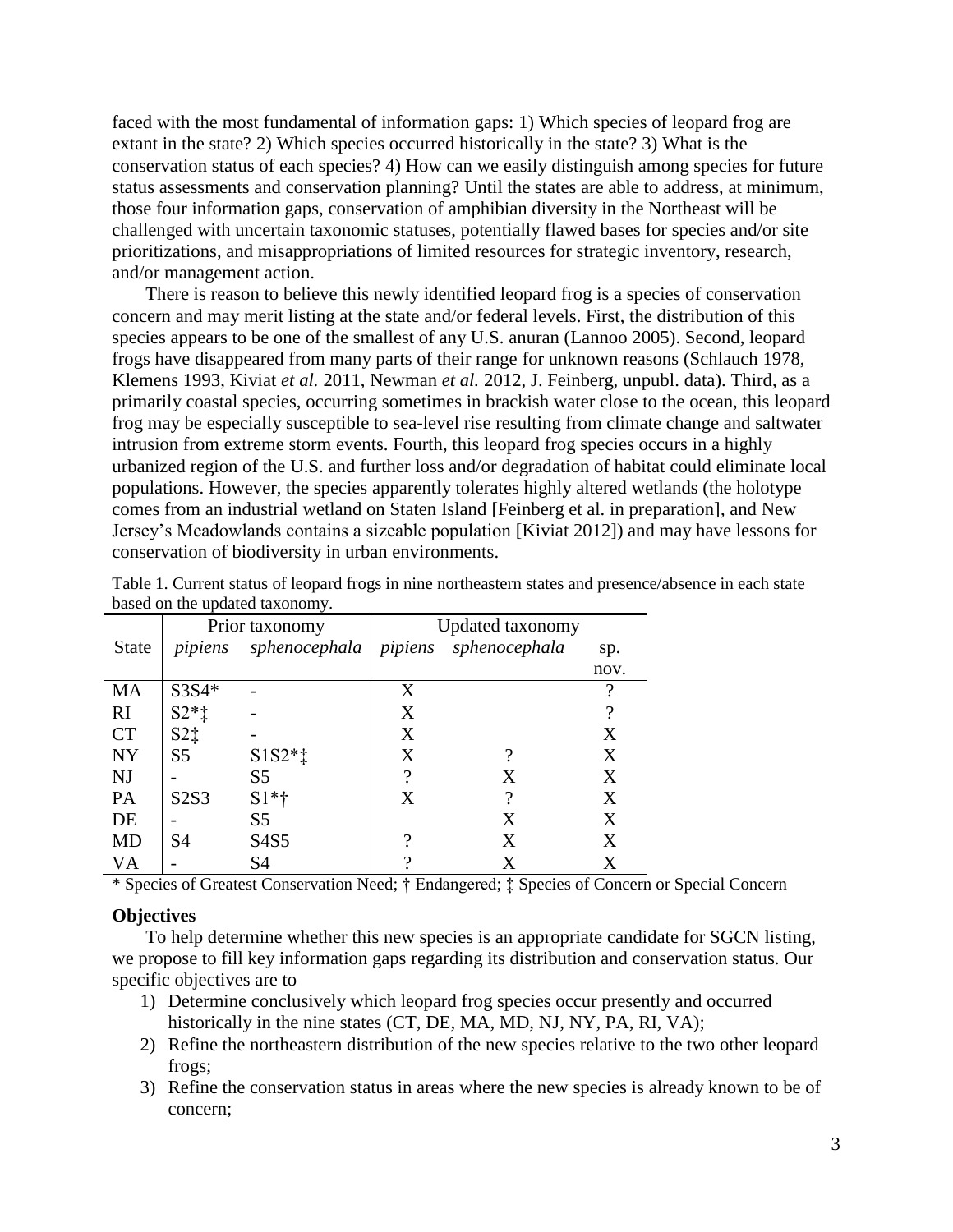- 4) Contrast multi-level habitat associations among the three species; and
- 5) Refine the separation of species via field characters (calls, morphology) to facilitate future inventory, monitoring, and status assessments of the new species without reliance on genetic testing.

Our proposal primarily addresses RCN Topic 3 (Identify NE Species of Greatest Conservation Need Data Gaps, Design Data Collection Protocols, and Collect Data).

#### **Methods and Timeline**

This two-year study will take place in two phases: an extensive survey phase in winter/spring 2014 and an intensive site-based phase in spring/summer 2014 and 2015.

*Phase 1: Extensive surveys.* Extensive surveys will be used to meet Objectives 1 and 2 and to identify sampling sites for additional data collection and sampling in Phase 2 (below). We will use an occupancy modeling framework (Mackenzie *et al.* 2006) using repeated visits to inform estimates of regional rarity and serve as a rigorous baseline for monitoring. In winter and spring 2014, we will conduct bioacoustic (calling) surveys at up to 200 wetland sites determined to have high potential for *Rana* sp. nov., including all known locations (n = 19; Feinberg et al. in prep.), as well as up to 40 sites with known presence of *R. sphenocephala* or *R. pipiens*. Survey effort will be intensified in some areas where leopard frogs are known to be of concern (PA, NY, CT, MA) to meet Objective 3. Sites targeted for *R.* sp. nov. may include those along North American Amphibian Monitoring Program routes at which leopard frogs or wood frogs (*R. sylvatica*), which sound similar to *Rana* sp. nov. (Feinberg *et al.* in preparation), were reported. These broad-brush surveys will be conducted by professional biologists in all states and trained citizen scientist volunteers in MA, CT, NJ, MD, and VA at minimum, all employing a standard protocol. Surveys will be conducted at each wetland site twice in March, twice in April, and twice in May, using guidelines for survey timing and weather conditions from NAAMP (Weir *et al.* 2005, 2009). All anuran species detected will be documented, and observers will make recordings of all species encountered for expert confirmation and comparison of overall species occupancy across sites and regions.

*Phase 2: Photography, tissue collection, and habitat description*. These site-specific surveys will be used to meet Objectives 4 and 5 and will serve to follow up on suspected rangewide morphological and genetic patterns identified by Feinberg et al. (in preparation, and unpublished data) for a portion of the region. Specifically, we will catch and photograph frogs, collect tissue for genetic analysis, and characterize basic habitat conditions. Because of the precise nature of photography desired and the care needed to take tissue samples, we will keep to a minimum the number of people performing these surveys. Observers will traverse occupied sites and each leopard frog caught will be photographed from multiple angles. In addition, a toe clip will be taken from each captured frog and preserved for genetic analysis. We will obtain all necessary permits and follow standard protocols for preventing the spread of chytrid fungus and for care of individual frogs.

We will also analyze archival tissue samples from museum specimens when available (and where DNA has not been destroyed by formalin) from areas where we do not encounter extant populations of *Rana* sp. nov. to determine whether the species was present historically. Likely sources of samples include MA, RI, and Long Island, NY.

Tissue samples will be sent to the Shaffer lab at UCLA where DNA will be extracted, amplified via PCR, and sequenced according to the methods described in Newman et al. (2012). We will generate nucleotide sequence data from up to 100 individuals for seven loci including two mitochondrial DNA (mtDNA) fragments (*ND2*, *12s-16s*), and five nuclear DNA (nuDNA)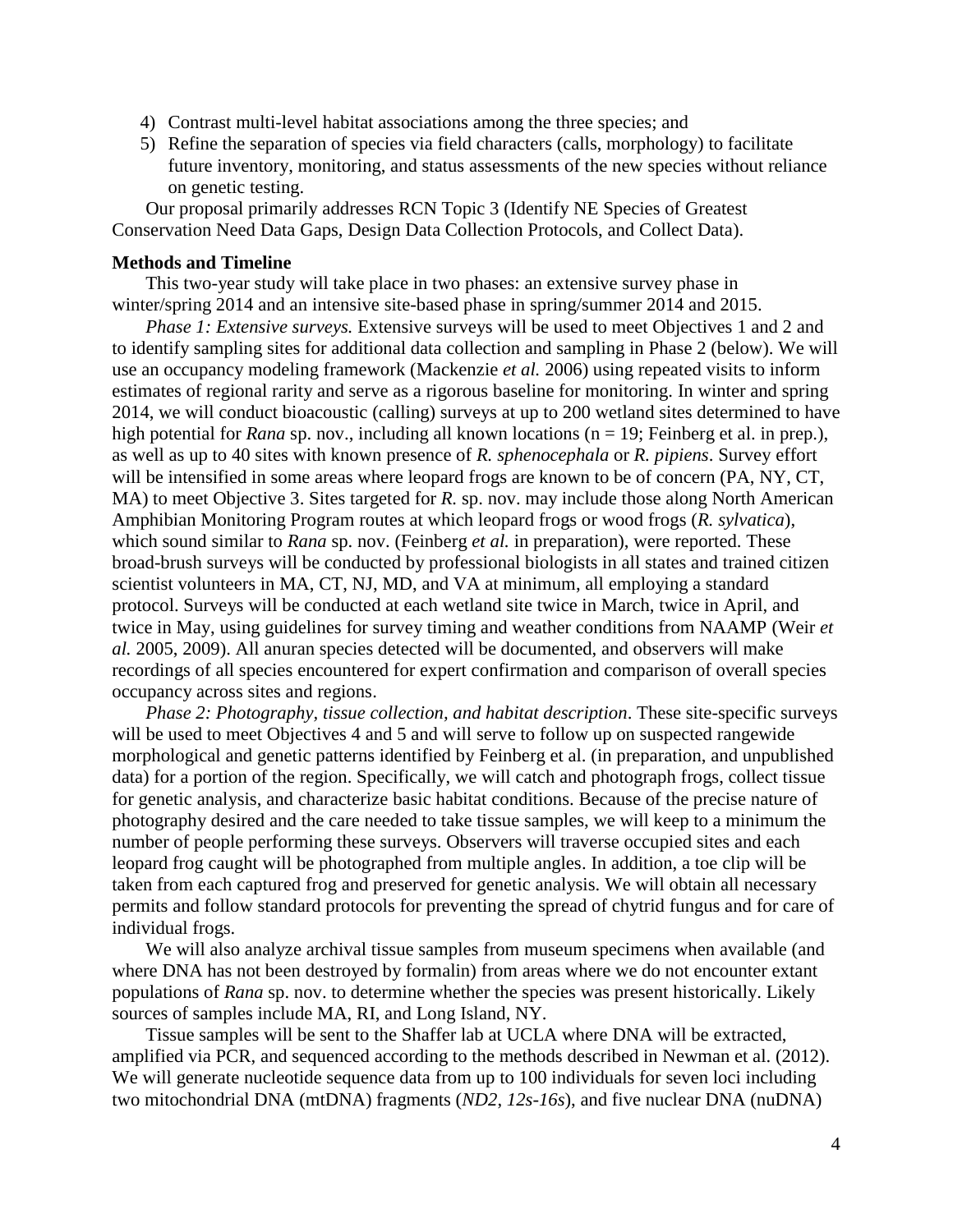fragments including *NTF3*, *Tyr*, *Rag-1*, *SIA*, and *CXCR4*. These new data will be combined with existing GenBank sequences and analyzed using phylogenetic and population assignment methods to confirm the identity of each sample as belonging to *Rana* sp. nov.

Although a full treatment of habitat differences among the species of leopard frogs is beyond the scope of this project, we intend to collect basic habitat data at each occupied site. Habitat descriptions will be conducted at three levels: landscape, site, and capture location. Landscape-level habitat descriptions will include GIS analysis of surrouding vegetation, urbanization, geology, and soils. Site-level descriptions will include characteristics of the wetland, such as dominant vegetation, hydrology, and associated amphibian species. Descriptions of capture locations will include water chemistry, temperature, and surrounding vegetation, taken at the point of capture of a leopard frog.

#### **Products and Outcomes**

A final report and journal article (or series of articles) will document results of rangewide bioacoustic surveys, genetic sampling, and definition of field characters, provide updated range maps for the new leopard frog species, and make recommendations for SGCN status and state listings where applicable. The project director will present preliminary results to the Northeast Wildlife Diversity Technical Committee in September 2014 and final results to the Northeast Fish and Wildlife Conference after the conclusion of the project in 2016. Taken together, these products will provide northeastern states with a better capacity to implement sound, wellinformed conservation strategies for native amphibians and their habitats.

#### **Literature Cited**

- Feinberg, J. A., C. E. Newman, G. J. Watkins-Colwell, M. D. Schlesinger, B. Zarate, B. Curry, H. B. Shaffer, and J. Burger. In preparation. A new cryptic North American leopard frog species (Amphibia: Ranidae: Rana) from the northeast and mid-Atlantic United States with a summary of regional taxonomy.
- Kiviat, E. 2012. Distribution and habitat of the undescribed leopard frog (Lithobates [Rana] sp. nov.) in the New Jersey Meadowlands, 2012. Final Report to the Hudson River Foundation, Grant # 002/12E. Hudsonia Ltd.
- Kiviat, E., C. Nagy, S. Aschen<sup>1</sup>, R. Christie, M. Weckel, R. R. Coffman, T. Waite, C. H. Nilon, P. S. Warren, and J. Wolf. 2011. Frog call surveys in an urban wetland complex, the Hackensack Meadowlands, New Jersey, in 2006. Urban Habitats 6.
- Klemens, M. W. 1993. Amphibians and reptiles of Connecticut and adjacent regions. State Geological and Natural History Survey of Connecticut Hartford, USA.
- Lannoo, M. 2005. Amphibian declines: the conservation status of United States species. University of California Press, Berkeley.
- Mackenzie, D. I., J. D. Nichols, J. A. Royle, K. H. Pollock, L. L. Bailey, and J. E. Hines. 2006. Occupancy estimation and modeling: Inferring patterns and dynamics of species occurrence. Elsevier, Inc., Academic Press, Burlington, Massachusetts.
- Newman, C. E., J. A. Feinberg, L. J. Rissler, J. Burger, and H. Bradley Shaffer. 2012. A new species of leopard frog (Anura: Ranidae) from the urban northeastern US. Molecular Phylogenetics and Evolution 63:445–455.
- Schlauch, F. C. 1978. Literature review: endangered amphibians and reptiles. Pitch Pine Nat.:5–6.
- Weir, L. A., J. A. Royle, P. Nanjappa, and R. E. Jung. 2005. Modeling anuran detection and site occupancy on North American Amphibian Monitoring Program (NAAMP) routes in Maryland. Journal of Herpetology 39:627–639.
- Weir, L., I. Fiske, and J. A. Royle. 2009. Trends in anuran occupancy from northeastern states of the North American Amphibian Monitoring Program. Herpetological Conservation and Biology 4:389–402.

#### **Budget**

Grant funds are requested for NY Natural Heritage salary and benefits; travel for field work; contracts with Jeremy Feinberg, Nate Nazdrowicz, the Shaffer Lab at the University of California, Los Angeles, and Hudsonia, Ltd.; and supplies. Non-federal cash and in-kind matching funds will be provided from salary and benefits expenses for university faculty and state biologists, volunteer citizen scientist time and mileage provided by partners, and donations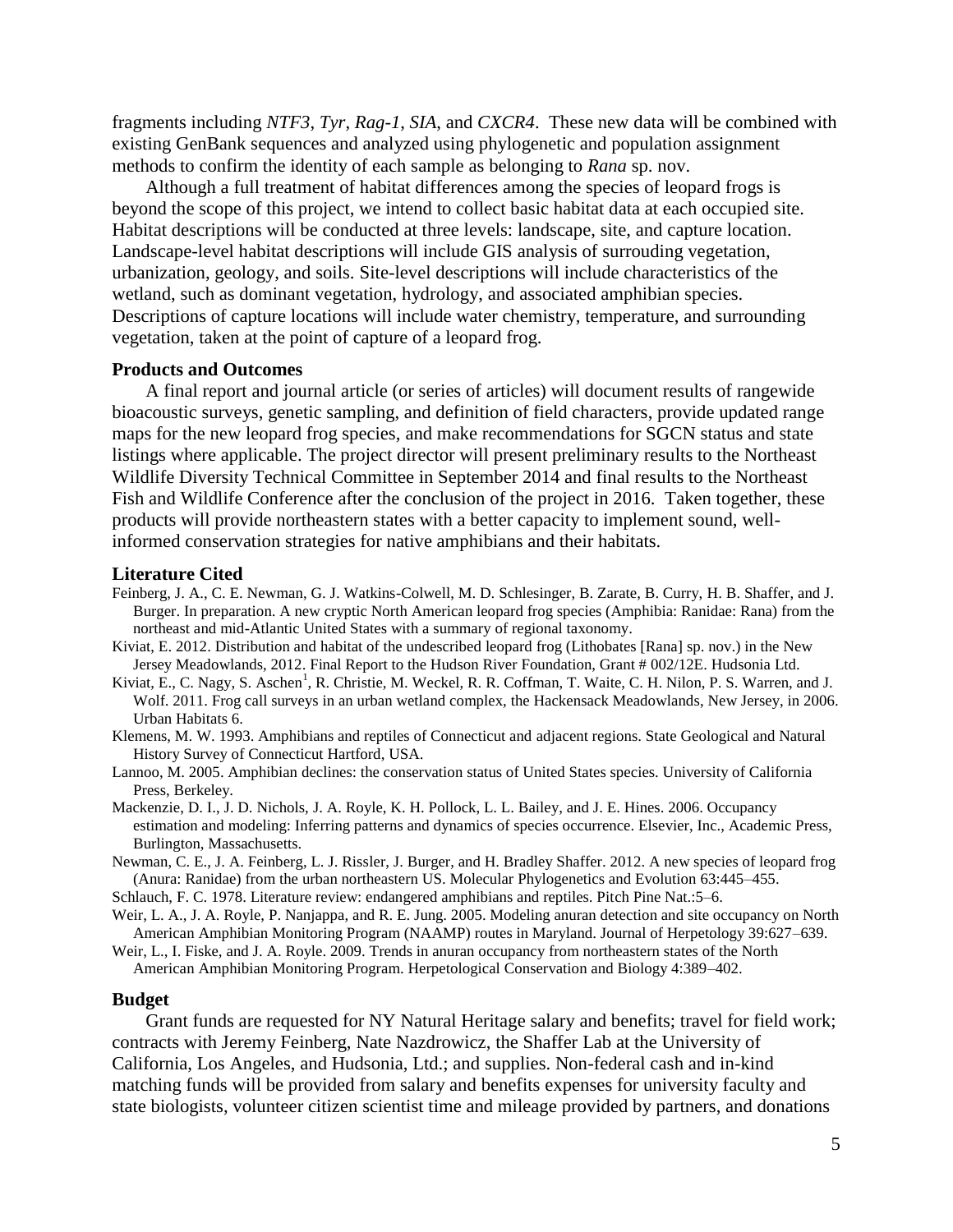| <b>EXPENSES</b>                      | Federal  | Non-federal | Total      |
|--------------------------------------|----------|-------------|------------|
| Salary                               | \$32,598 | 13,737      | 46,335     |
| <b>Fringe Benefits</b>               | 14,196   | 7,188       | 21,384     |
| Contractual services                 | 21,000   | $\theta$    | 21,000     |
| Travel                               | 8,250    | 0           | 8,250      |
| <b>Supplies</b>                      | 200      | 0           | <b>200</b> |
| Other (Meetings, technical services) | 2,934    | 0           | 2,934      |
| Indirect                             | 20,586   | 5,440       | 26,026     |
| In-kind                              |          | 78,561      | 78,561     |
| Total                                | 99,764   | 104,926     | 204,690    |

of time by professional consultant biologists. See Appendix for detailed accounting of match expenses.

#### **Qualifications of Individuals and Organizations**

- **Dr. Matthew Schlesinger** has conducted field studies of frogs since 1996 and has studied New York's leopard frogs since 2007. He is a co-author of the taxonomic description manuscript.
- **John Bunnell** is the Chief Scientist for the New Jersey Pinelands Commission and has over 23 years experience researching the effect of land use on fish and anuran assemblages in the Pinelands, including a large population of southern leopard frogs.
- **Dr. Joanna Burger** is a world-renowned conservation biologist who has studied New Jersey's fauna for much of her career. She serves as Jeremy Feinberg's major advisor. She was a co-author of the paper that separated the leopard frog species and is a co-author of the taxonomic description manuscript.
- **Jenny Dickson** is Supervising Wildlife Biologist for the Connecticut Department of Environmental Protection. She is responsible for overseeing and managing many wildlife projects in the state.
- **Jeremy Feinberg** has studied reptile and amphibian ecology and conservation since 1996 and accumulated 17 years of experience across a diverse professional history that includes work in the private sector as well as the federal government (USFWS) and academia. He has studied leopard frogs in New York and New Jersey since 2002. He was a co-author of the paper that separated the leopard frog species and is lead author of the taxonomic description manuscript.
- **Dr. James P. Gibbs** is lead author of "The Amphibians and Reptiles of New York State" (Oxford University Press) and co-author on numerous publications on amphibian biology and conservation in the northeastern United States.
- **Dr. Erik Kiviat** is Executive Director of Hudsonia, a nonprofit research institute. Wetland ecology, herpetology, and urban biodiversity are among his research areas. Erik co-authored a 1987 paper on New York's leopard frogs and studied the undescribed leopard frog in northeastern New Jersey in 2006 and 2012, including sound recording and water quality measurements.
- **John Kleopfer** has been the lead biologist for the Virginia Department of Game and Inland Fisheries for the last eight years, overseeing all reptile and amphibian conservation programs in the Commonwealth.
- **Jacob Kubel** has several years of experience conducting and administering amphibian inventory and research contracts in the Northeast, including handling and processing of amphibians for DNA samples. He is responsible for leading all amphibian inventory, research, and other conservation activities for the Massachusetts Division of Fisheries and Wildlife.
- **Nate Nazdrowicz** is a Ph.D. student at the University of Delaware. He independently observed differences among leopard frogs in the Delmarva Peninsula.
- **Holly Niederriter** is a Non-game Wildlife Biologist for Delaware's Natural Heritage and Endangered Species Program. She manages the Delaware Amphibian Monitoring Program.
- **Christopher Raithel** is a Wildlife Biologist for the Rhode Island Department of Environmental Management. He has written extensively on Rhode Island's herpetofauna.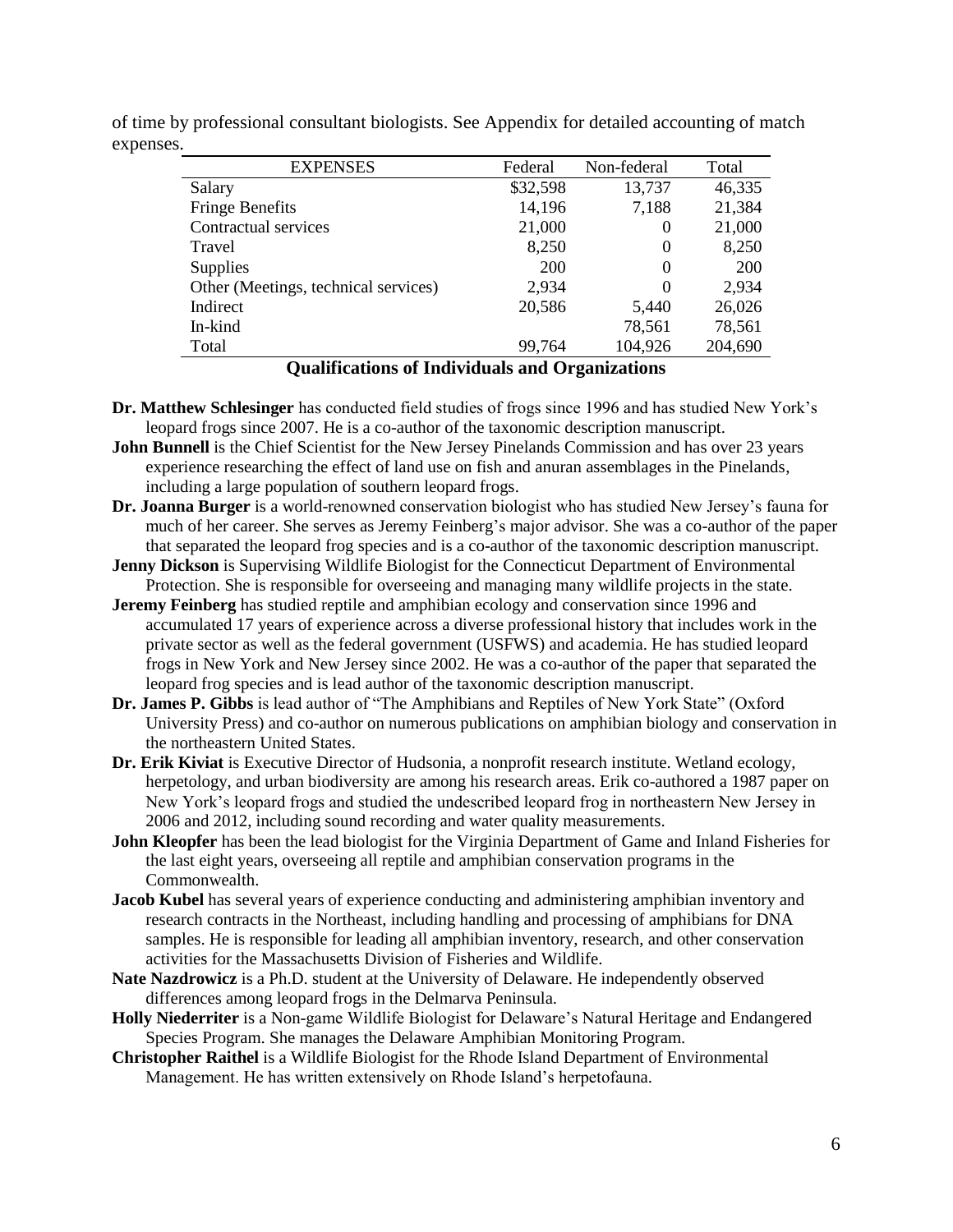- **Dr. Alan Richmond** curates the amphibian and reptile collection at the University of Massachusetts, Amherst. He has written extensively on Massachusetts's herpetofauna.
- **Dr. H. Bradley Shaffer** is one of the foremost authorities on amphibian genetics in the world. He was a co-author of the paper that separated the leopard frog species and is also a co-author of the taxonomic description manuscript.
- **Scott Smith** is a Wildlife Ecologist for the Maryland Department of Natural Resources and coordinates herpetological research and monitoring in the state.
- **Tom Tyning** is a Professor of Environmental Science at Berkshire Community College. He has written extensively on Massachusetts's herpetofauna.
- **Chris Urban** is Chief of the Natural Diversity Section of the Pennsylvania Natural Heritage Program and oversees much of the state's wildlife research and monitoring efforts.
- **Brian Zarate** is a Senior Zoologist for the New Jersey Division of Fish and Wildlife, where he oversees much of the state's herpetological research and monitoring. He is a co-author of the taxonomic description manuscript.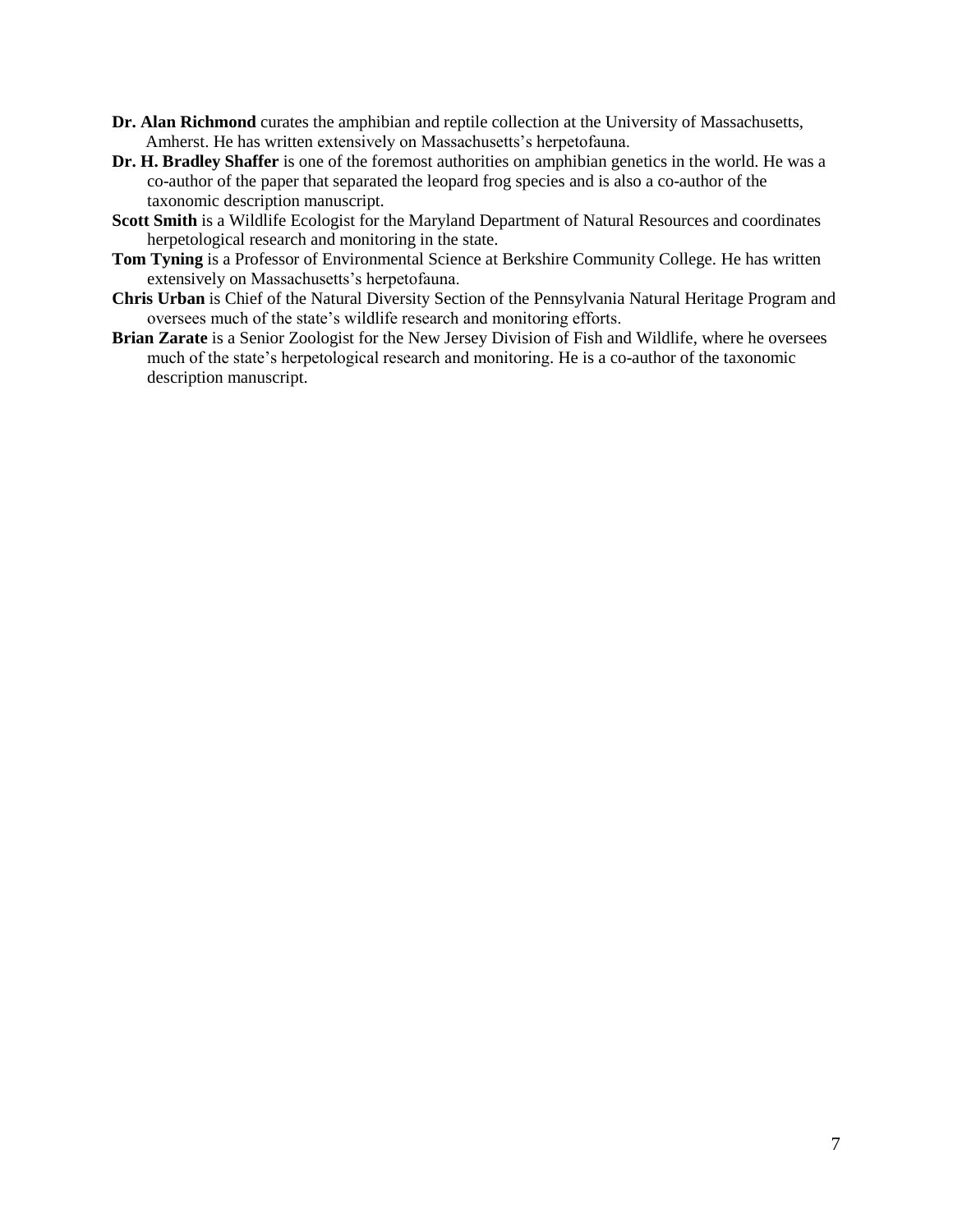# **Appendix: Detailed explanation of match**

| <b>State</b> | Source                         | Details                                                                                                                                       | 2014    | 2015    | Total    |
|--------------|--------------------------------|-----------------------------------------------------------------------------------------------------------------------------------------------|---------|---------|----------|
| <b>NY</b>    | <b>SUNY ESF</b>                | James Gibbs, 5% of summer $\&$<br>academic year salary, benefits<br>and indirect@26% MTDC                                                     | \$9,550 | \$9,631 | \$19,181 |
| NY           | NY Natural<br>Heritage Program | Two weeks of survey time in NY<br>State Parks; salary, benefits,<br>indirect at 15.7% MTDC, and<br>unrecovered indirect at 26%<br><b>MTDC</b> | \$3,131 | \$4,053 | \$7,184  |
|              |                                |                                                                                                                                               |         |         | \$26,365 |

### **Cash match – non-federal sources**

## **Third-party cash and in-kind – non-federal sources**

| <b>State</b> | Source                                                                    | Details                                                                                                  | 2014             | 2015             | Total    |
|--------------|---------------------------------------------------------------------------|----------------------------------------------------------------------------------------------------------|------------------|------------------|----------|
| CA           | University of<br>California, Los                                          | Shaffer lab, labor for processing<br>tissue samples                                                      | $\boldsymbol{0}$ | \$3,000          | \$3,000  |
| <b>CT</b>    | Angeles<br>Volunteers                                                     | Volunteer citizen scientist time<br>and mileage                                                          | \$8,575          | \$8,575          | \$17,150 |
| MA           | <b>MA</b> Natural<br>Heritage and<br>Endangered<br><b>Species Program</b> | Volunteer citizen scientist time<br>and mileage                                                          | \$2,113          | $\boldsymbol{0}$ | \$2,113  |
| MD           | Department of<br><b>Natural Resources</b>                                 | Staff time (Scott Smith) salary<br>and benefits, plus volunteer<br>citizen scientist time and<br>mileage | \$4,000          | \$4,0000         | \$8,000  |
| NJ           | New Jersey<br>Division of Fish<br>and Wildlife                            | Staff time (Brian Zarate) – salary<br>and benefits                                                       | \$2,000          | \$2,000          | \$4,000  |
| NJ           | New Jersey<br>Division of Fish<br>and Wildlife                            | Volunteer citizen scientist time<br>and mileage                                                          | \$1,955          | \$1,955          | \$3,910  |
| NJ           | <b>Rutgers University</b>                                                 | Joanna Burger, 5% of summer &<br>academic year salary and<br>benefits                                    | \$5,220          | \$5,220          | \$10,440 |
| NJ           | New Jersey<br>Division of Fish<br>and Wildlife                            | Contractual expense for annual<br>field surveys                                                          | \$3,500          | \$3,500          | \$7,000  |
| <b>NY</b>    | Office of Parks,<br>Recreation, and<br>Historic                           | Two weeks each of survey time<br>in each year (Jesse Jaycox and<br>Ariana Newell) – salary and           | \$6,474          | \$6,474          | \$12,948 |